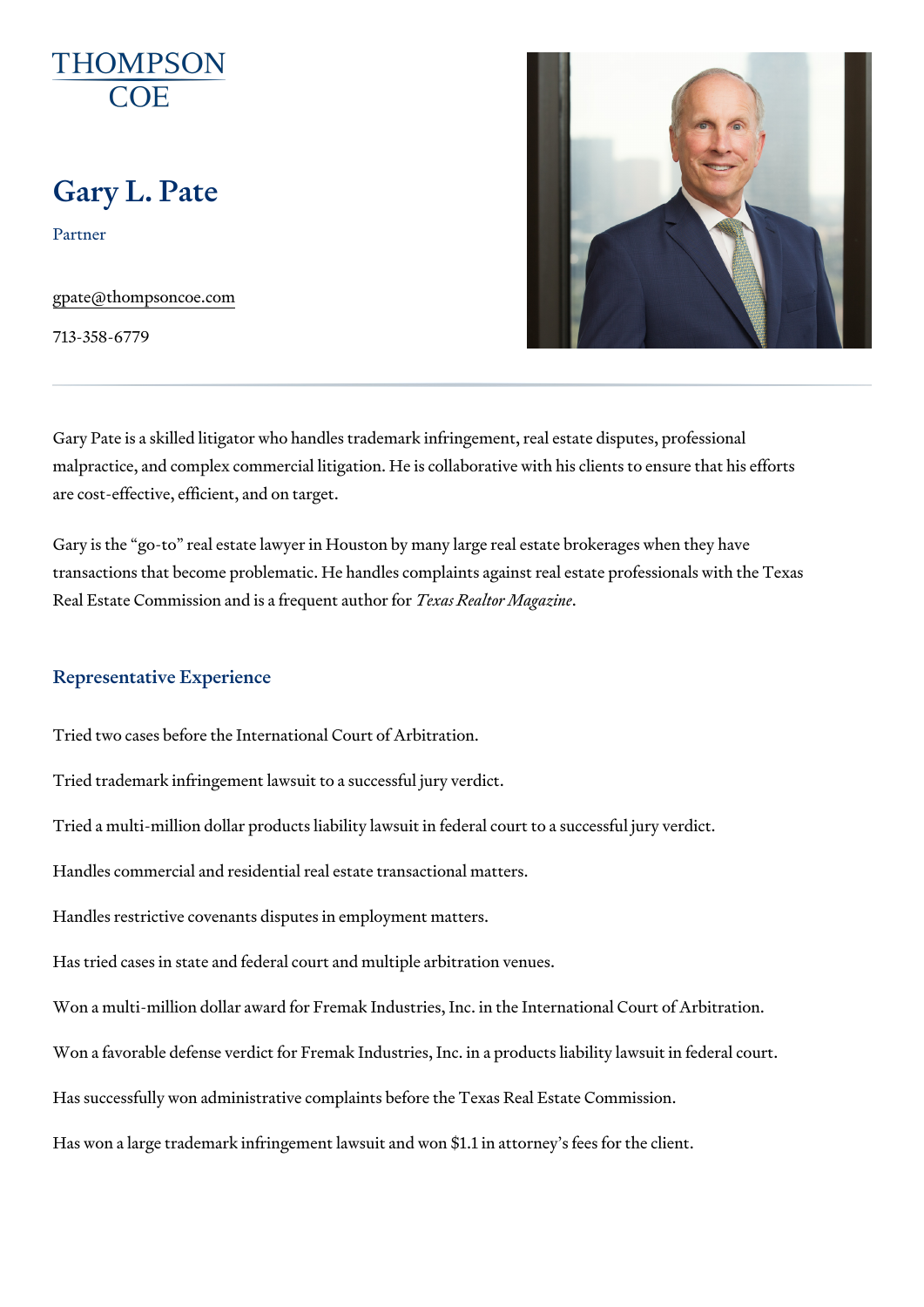Won a complete defense verdict plus \$1.2 Million in attorney s fees in a tr & gas industry.

Settled a client s claim for \$21 Million for a 100% recovery.

Represented Realtors, home owners, and a foundation company in a decept successfully won the case for all five clients.

Won lawsuit for Realtors sued over a \$1.78 Million real estate transaction. Successfully defended a pharmacy in a multi-million dollar case under the Represented a major hair care company sued for trademark infringement by Won \$3.4 Million for Fremak Industries, Inc. in the International Court of A Has successfully won real estate lawsuits in Texas for 19 years. Has won Anti-Slapp litigation for an oilfield service company.

#### Awards & Recognition

AMERICA'S 100 BEST DEFENSE LITIGATORS Listed for Business Litigation 2019, 2020

SUPER LAWYERS - RISING STAR Listed for Civil Litigation: Defense 2007-2008

#### Related Services

[Business and C](https://www.thompsoncoe.com/people/gary-l-pate/)ommercial

[Constru](https://www.thompsoncoe.com/people/gary-l-pate/)ction

[Health](https://www.thompsoncoe.com/people/gary-l-pate/) Care

[Insura](https://www.thompsoncoe.com/people/gary-l-pate/)nce

[Labor & Empl](https://www.thompsoncoe.com/people/gary-l-pate/)oyment

[Products Liability &](https://www.thompsoncoe.com/people/gary-l-pate/) Mass Torts

[Professional](https://www.thompsoncoe.com/people/gary-l-pate/) Liability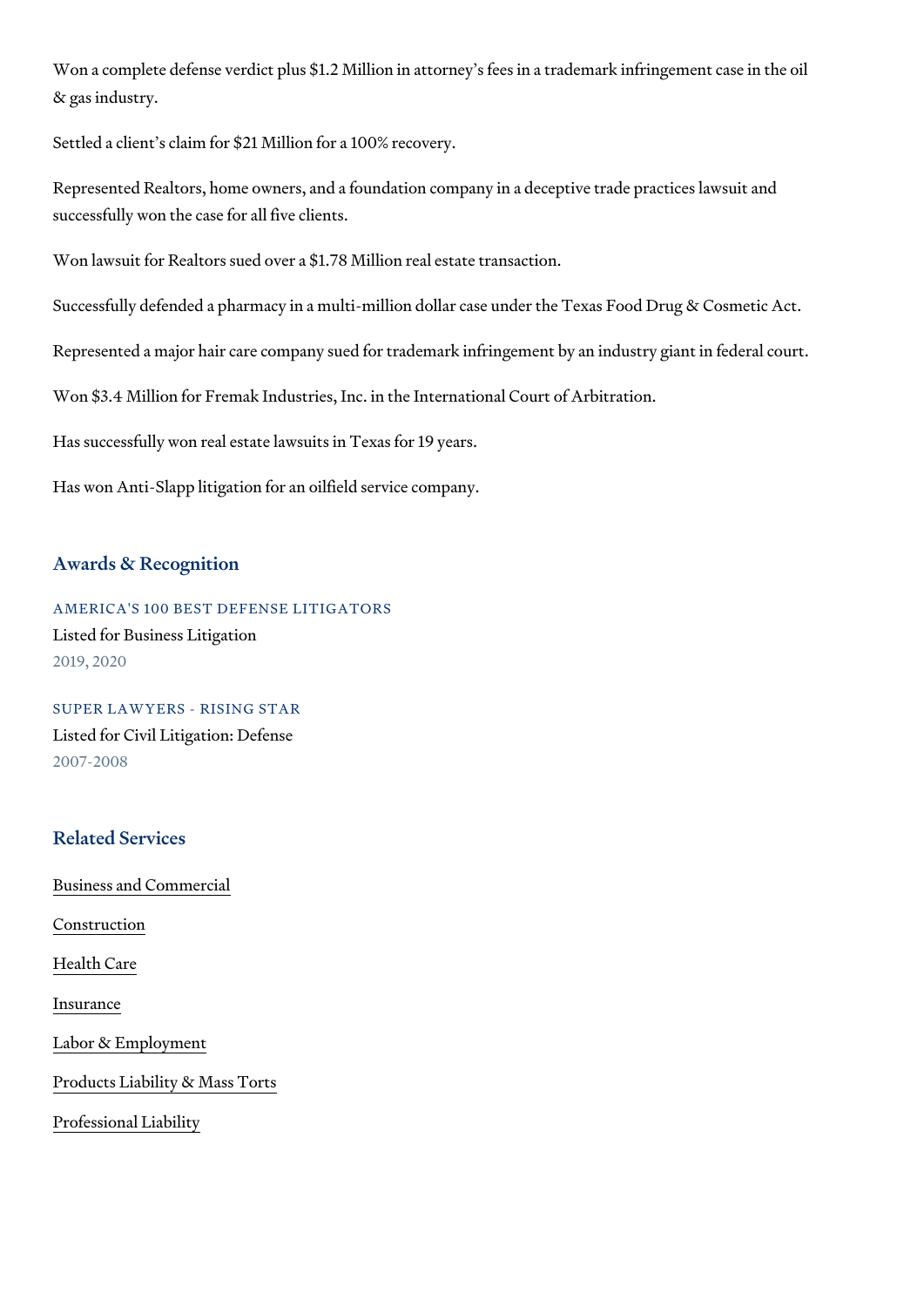# Publications & Speaking Engagements

### Do You Understand the DTPA's Professional Services Exemption?

Texas Realtors Magazine July 2019

# Navigating Seller's Disclosure After Hurricane Harvey

Texas Realtors Magazine November 2017

# Don't Fear the DTPA Texas Realtors Magazine March 2017

Real Estate Professional Compliance Keller Williams

# Education, Admissions & Activities

### EDUCATION

University of Houston Law Center J.D., 2000

Southwestern Baptist Theological Seminary M.Div., 1985 Theological Seminary

### BAR ADMISSIONS

Arkansas 2013

Texas 2001

#### COURT ADMISSIONS

United States Court of Appeals, Fifth Circuit

United States District Court of Texas Southern District

## PROFESSIONAL AND COMMUNITY ACTIVITIES

First Baptist Church - Houston Teacher